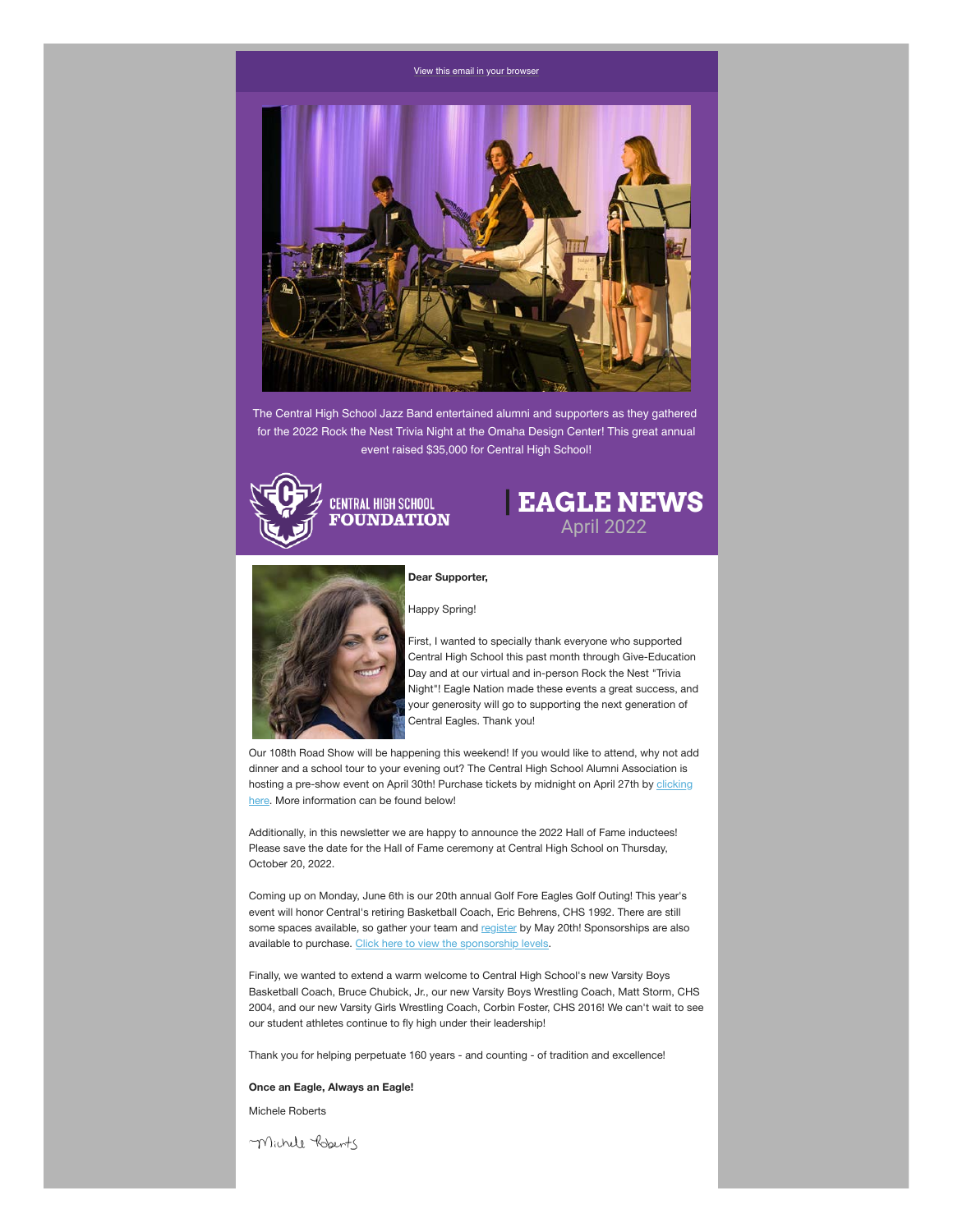### **Hall of Fame 2022 Inductees Announced!**



It is our pleasure to announce the incoming Class of 2022 of the Central High School Hall of Fame! These inductees have exemplified the Eagle spirit of excellence in their respective communities, in their professional endeavors, and in their ceaseless efforts to give back to others. **The 2022 Hall of Fame ceremony will be held on Thursday, October 20, 2022, at Central High School.**

> Keith Bigsby Harry Gaylor Jennifer Gruber, CHS 1994 Richard Fellman, CHS 1953 Stephanie Kurtzuba Coakley, CHS 1990 Thomas Novotny, CHS 1965 Christine Andreasen Pellman, CHS 1982 Gennean Scott, CHS 1994 Joel Stebbins, CHS 1895 Michael Thompson, CHS 1955

Keep an eye out for their forthcoming biographies and photos! Congratulations to all who were inducted!

Is there someone you would like to see in the Central High School Hall of Fame? Remember, for them to be considered by the Central High School Alumni Association Hall of Fame Selection Committee, they have to be nominated! [Click here to nominate an Eagle for the CHS Hall of Fame!](https://chsfomaha.org/hall-of-fame/)

**Congratulations to our Rock the Nest "Trivia Night" Winning Teams!**

More than 350 Eagles rocked the nest at Rock the Nest Trivia Night virtually on April

3rd and in-person on Sunday, April 10<sup>th</sup>. For the in-person event, parents, faculty, alumni, students and friends gathered at the Omaha Design Center in Omaha for a night filled with good food, fun trivia, and ice cream! The events raised over \$35,000 for Central High School.

Trivia was one of the evening's activities that brought everyone together. Categories for the trivia included: Can You Hear Me Now? (pop culture), Home of the Brave (history), 90s Playlist (music category), Better than the Original (movie sequels), Live from New York (Saturday Night Live), and Here I Come to Save the Day (superheroes).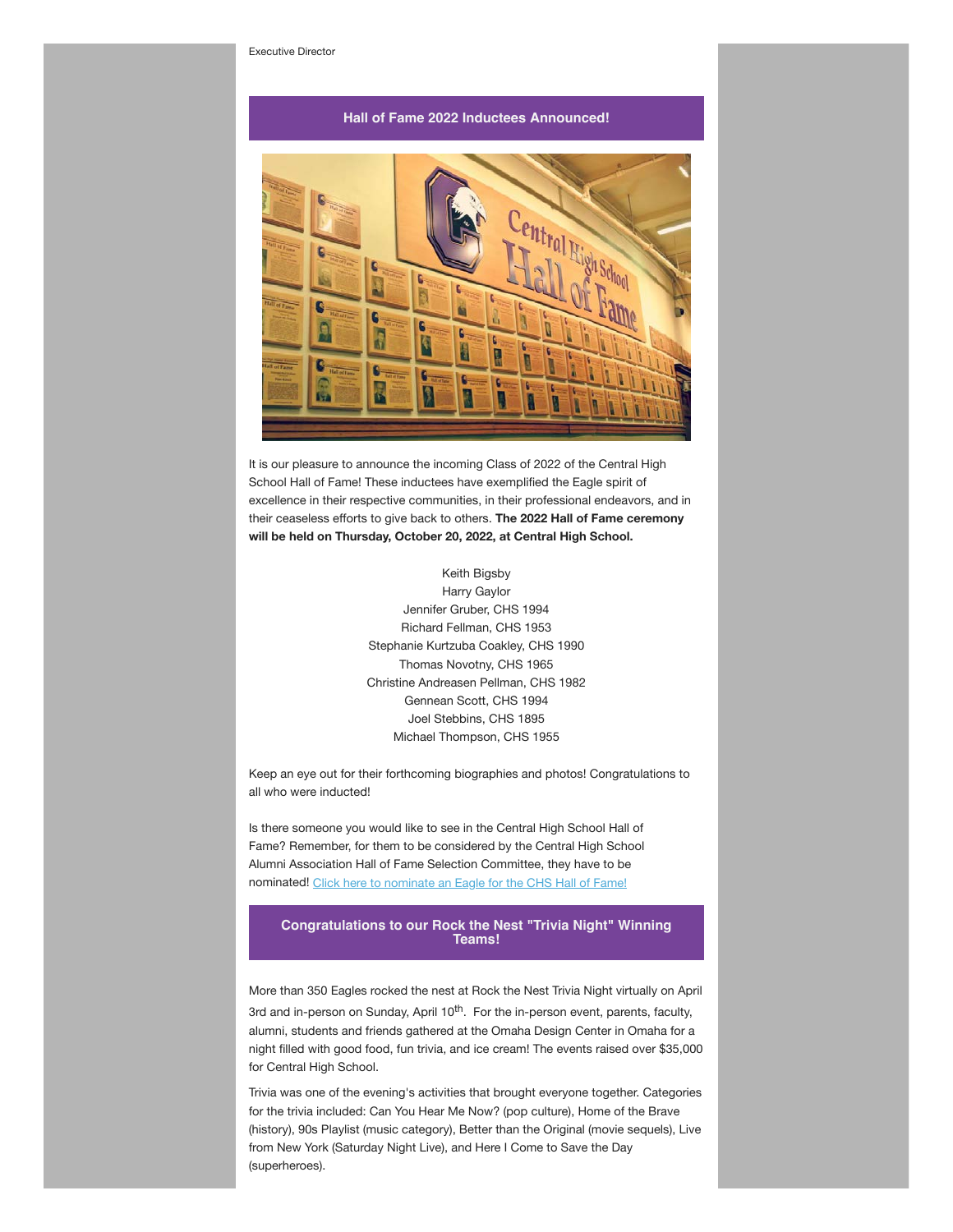### **• First Place**

Finance Track<br>Cictoria Deniston Reed<br>Beth Eilers<br>Brooks Humphreys<br>James Reed<br>Jennifer Stastny<br>Scott Wilson

tual

### **Second Place**

Scott Fullerton, CHS<br>
1991<br>
Daniel Fellman, CHS<br>
Erika Gaylor, CHS<br>
1991<br>
Michael Gudgel, CHS<br>
1993<br>
Timothy James, CHS<br>
1993<br>
Jeffrey Kaisershot, CHS<br>
1993<br>
Cyrus Mulready, CHS<br>
1994

### **Third Place**

Doug Thoreson<br>amantha Thoreson<br>Brad Thoreson<br>Matt Thoreson **Jill Thoreson** 

### **First Place**

erso

 $\boldsymbol{\theta}$ 

enry Cordes, CHS 1981 Keith Winton<br>Lisa Winton

Nate Gasaway, CHS 2000<br>Dan Gilbert<br>Matt Hjersman-Everson<br>Bruce Nelson<br>Matthew Truesdell<br>Jeff Pospisil

### **Third Place**

Beth Eilers<br>Brooks Humphreys<br>Victoria Reed<br>Jennifer Stastny<br>Joannie Wilson<br>Scott Wilson<br>Scott Wilson

**Tom Wilson** 

Thank you to everyone who attended, purchased wine from the wine pull, or bid on a silent auction item! A big thank you to Mike DiGiacomo ('91) for emceeing our event as well as to the volunteers for making sure the event ran smoothly. In addition, a big thank you to the CHS jazz band for providing music for the evening. We will see you in spring 2023 for another edition of Rock the Nest Trivia Night!

**Alumni Association Hosting Dinner and School Tour Before the 108th Annual Road Show!**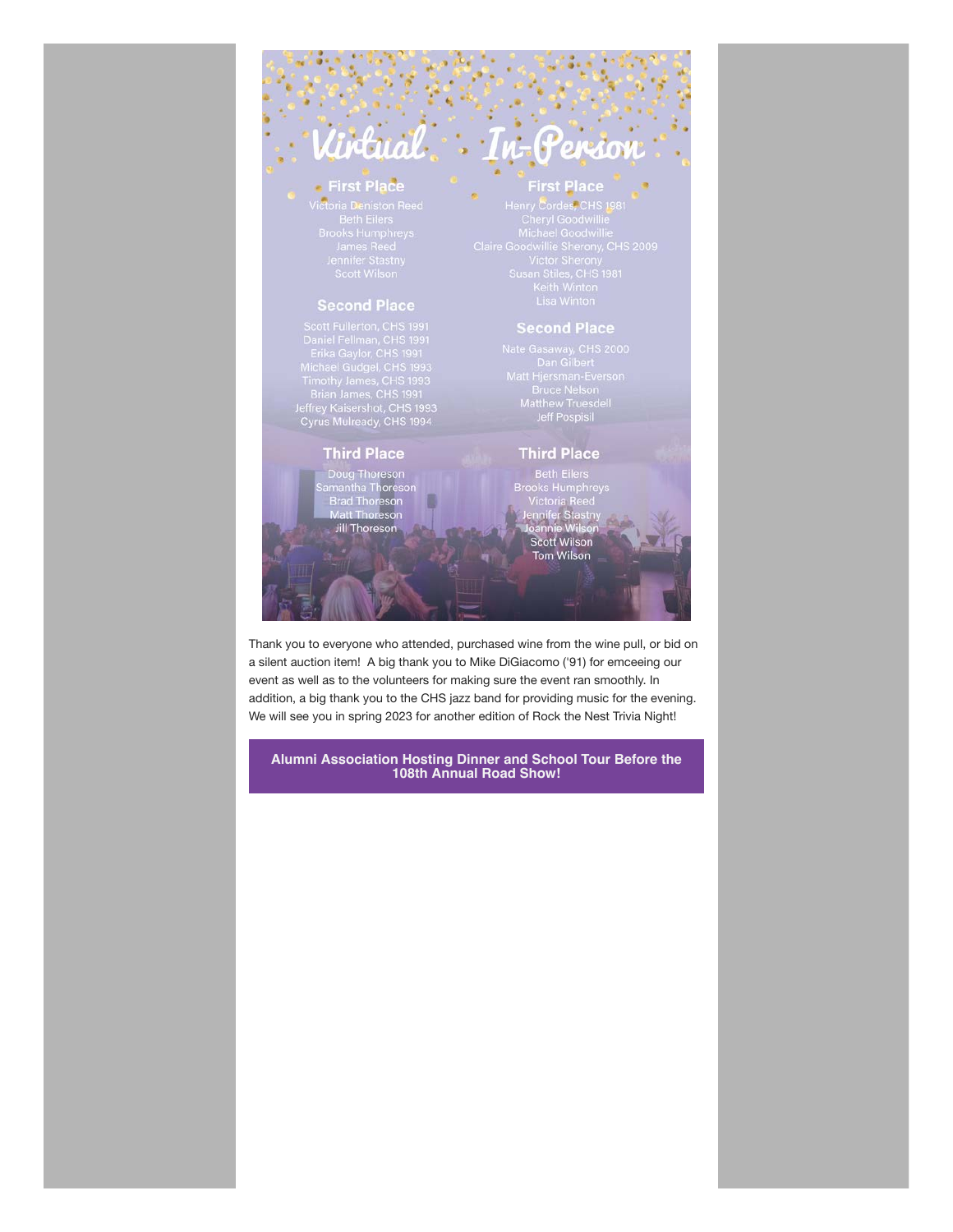

How long has it been since you have attended Road Show? The Central High Alumni Association is hosting a pre-show event for alumni and friends on April 30, 2022. Tickets are \$20 for adults and \$5 for kids 12 and under. Your ticket includes:

- An optional tour of new Arts and Library addition at 5pm!
- Dinner in the Courtyard (catered by Greek Islands) at 6pm!
- Reserved Seats for 108th Road Show in the CHS Auditorium
- A complimentary Central lapel pin, courtesy of the Alumni Association!

Purchase tickets **by midnight on April 27th** by clicking the button below!

**Reserve Your Spot Today for the 20th Annual Central High School Foundation Golf Outing**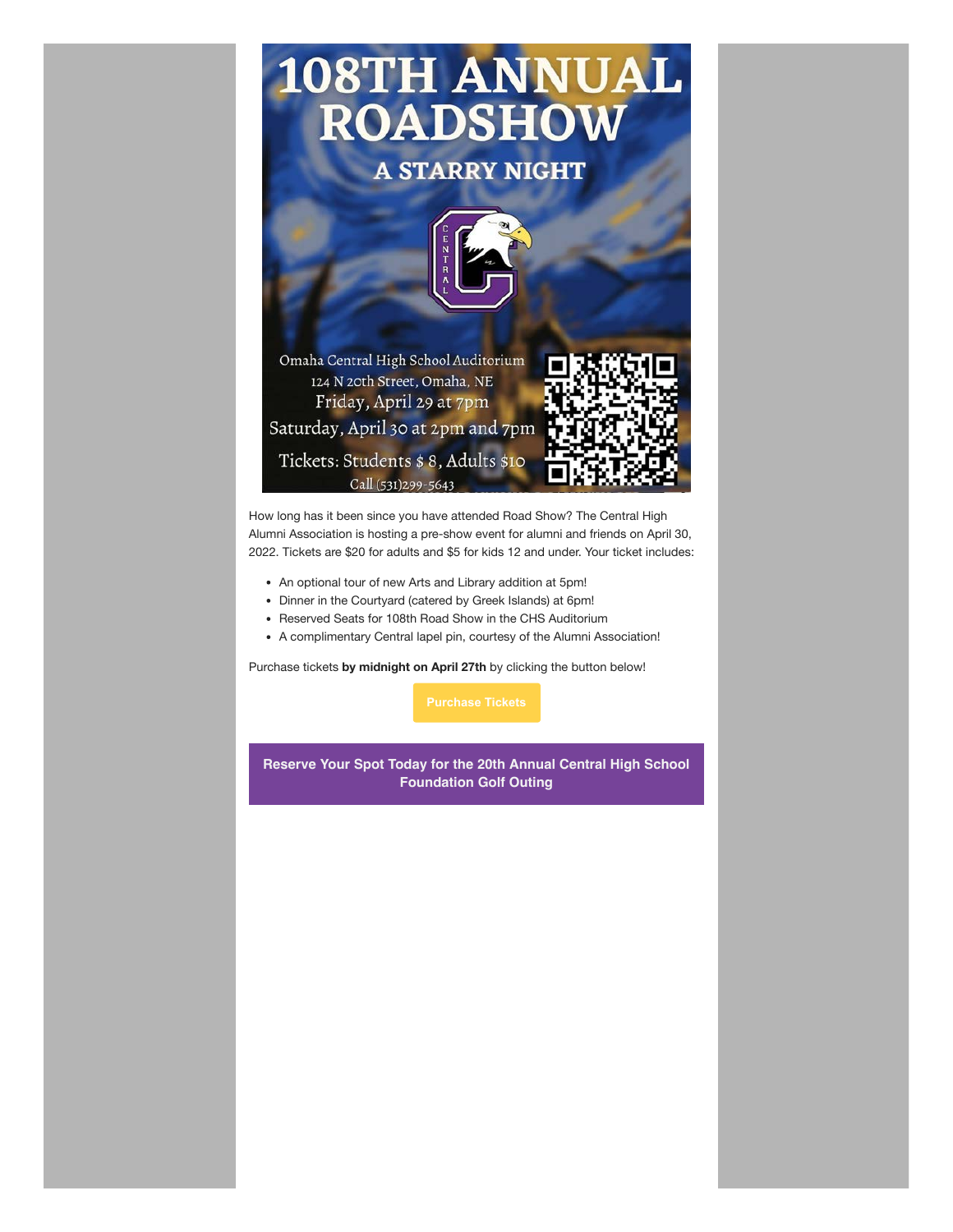

## **Golf For Eagles 2022 – Monday, June 6, 2022 Field Club of Omaha – 10:00 AM Shotgun Start**

2022 Honoree: Eric Behrens, CHS 1992

Cost is \$150 per golfer and includes:

- 18 holes of golf, cart and driving range
- Brunch and Banquet Dinner for all players
- Awards Banquet will begin immediately following the conclusion of golfing
- Commemorative gift
- Chance to win a new car (Hole-In-One Challenge on the 14th hole)
- 2 Mulligans
- Mega Putt
- Hitting from the Purple Tees on 6th Hole

All registration fees are due by May 20. After May 20, unpaid teams may be replaced by a team on the waiting list. Make your check payable to: The Central High School Foundation. Both women and men players are encouraged to participate! Golfers of all abilities are welcome. Sign up as a foursome, individual or a co-ed team. Sponsorships are also available to purchase. [Click here to view the sponsorship levels](https://chsfomaha.org/become-a-golf-sponsor/) or signup for a sponsorship below.

Entries will be dated upon receipt and honored on a "first come, first served basis." Telephone calls will not secure a spot. Previous participants will receive preferred status if payment and entry form are received by May 20, 2022. If you have any questions please contact Erika Buffington at 402-556-1996 or email [events@chsfomaha.org.](mailto:events@chsfomaha.org)

**Give-Education Day Raises \$76,162 for Central High School**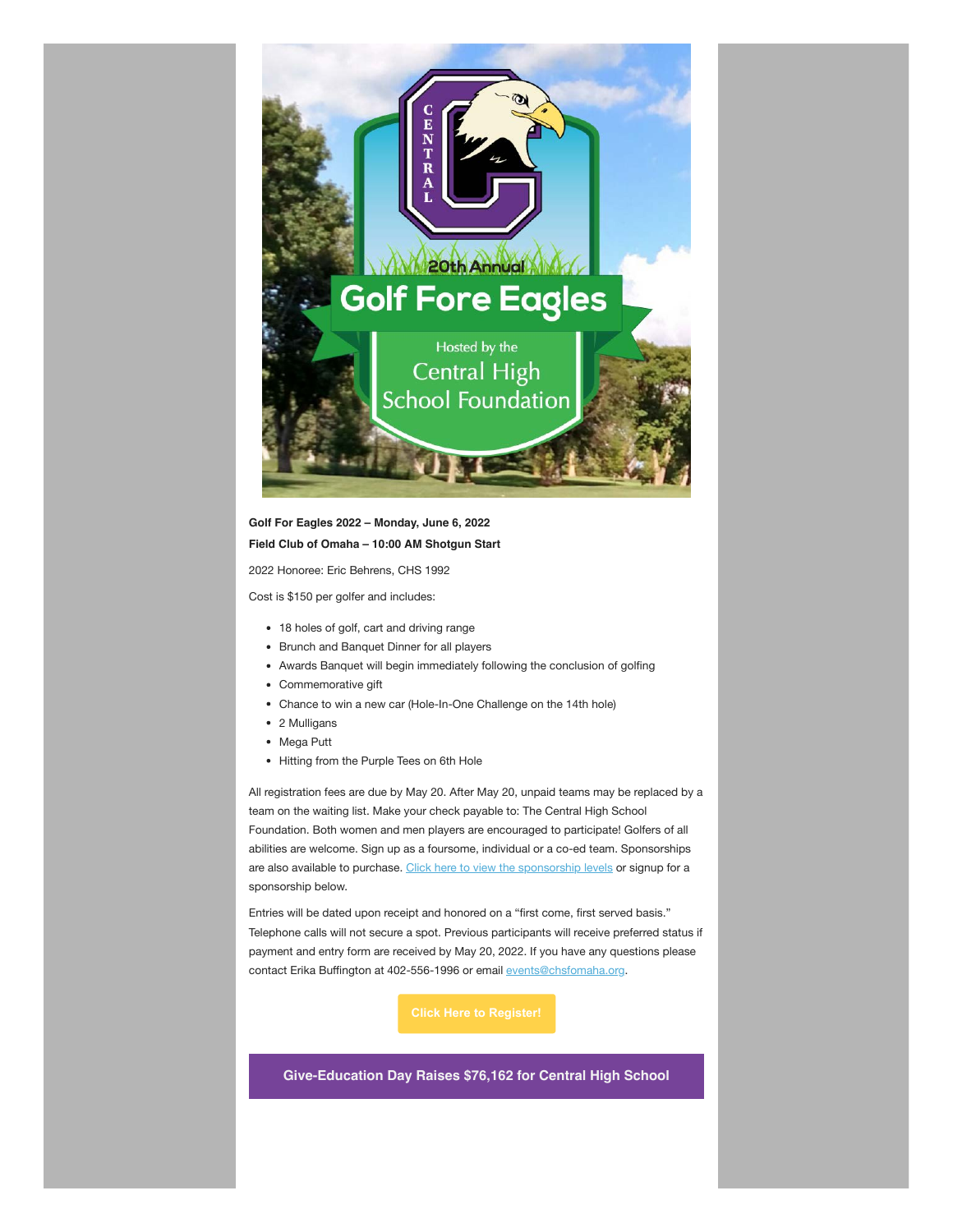

This year's annual 24-hour day of online giving was a great success thanks to the power of Eagle Nation! Give-Education Day 2022 raised \$76,162 for Central High School. Thanks to your generous support, the Central High School Foundation can support our Eagles in the continuance of our #TraditionofExcellence! Thank you, Eagles!

Missed Give-Education Day, but still want to support the Central High School Foundation? You can by joining Generation "C," our annual giving campaign! Click the button below:

### **CHS Welcomes New Varsity Boys Basketball Coach, Bruce Chubick, Jr.!**



Central High is excited to announce Coach Bruce Chubick, Jr. as our new Head Boys Basketball coach. Coach Chubick brings a wealth of experience as a player and coach. Coach Chubick played for the University of Nebraska basketball program from 1989 – 1994, after college he played professionally in Europe for seven years and one year for the CBA league for the Omaha Racers. Coach

Chubick has spent the past 10 years as varsity assistant coach on the South High boys basketball staff. We look forward to seeing Coach Chubick lead our boys basketball team for the upcoming season.

**CHS Welcomes New Varsity Boys and Girls Wrestling Coaches!**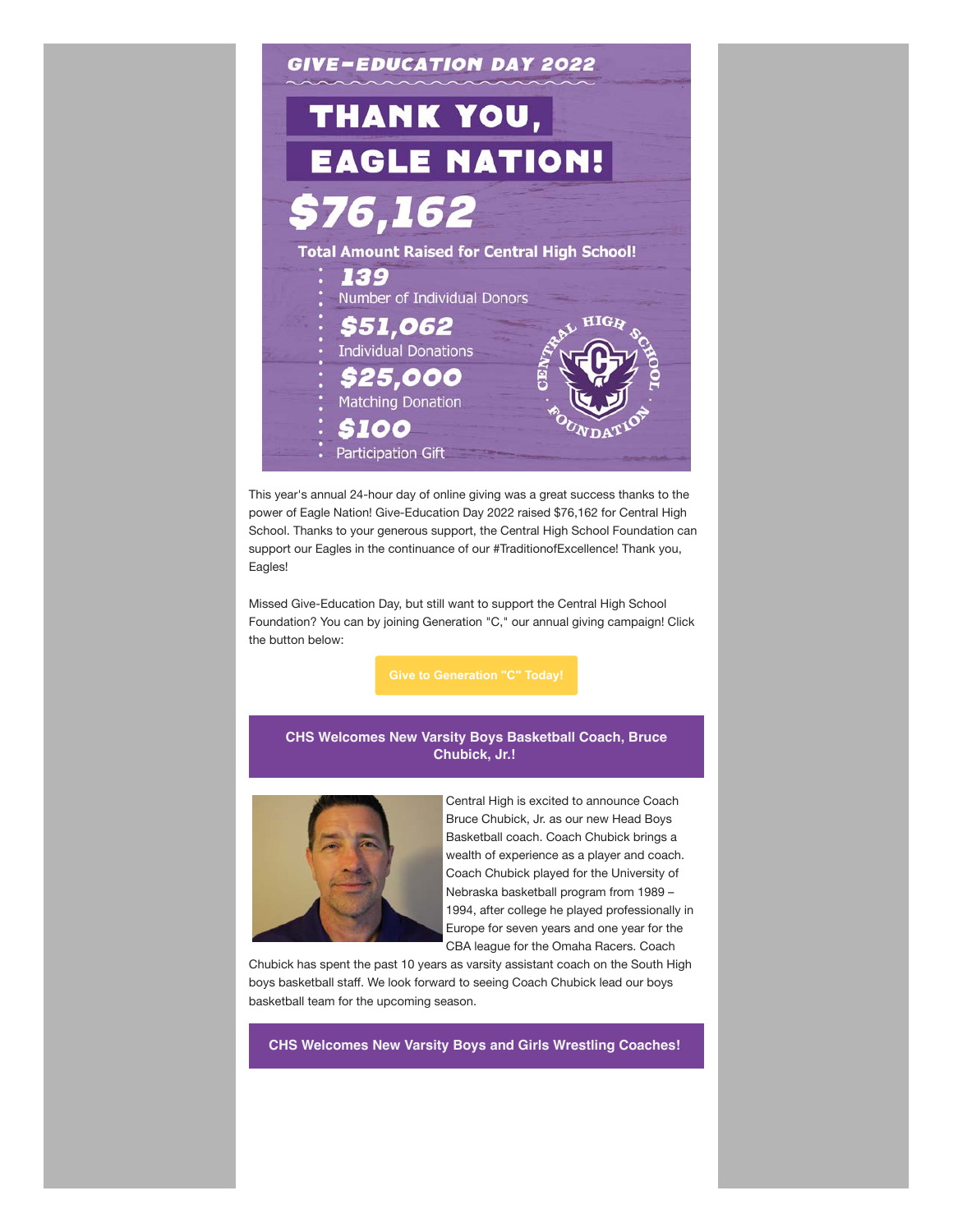



After 25 years of leading the Central High School Wrestling program, Coach Jimmie Foster has decided to retire from coaching. He will still remain a teacher at Central. Matt Storm, CHS 2004, has been named the new Varsity Boys Wrestling Coach and Corbin Foster, CHS 2016, is the new Varsity Girls Wrestling Coach! We can't wait to see our student athletes continue to fly high under their leadership!

**Seeking Community Feedback: Central High School Celebrates 10 Years as an International Baccalaureate World School!**



April 24th is an important milestone in Central  $\circledR$  High School's journey as an International Diploma Programme! It is their 10th anniversary as an IB World School!

Every five years a school is authorized as an IB World School, it must perform an evaluation of its Diploma Programme. The goal of the evaluation is to identify major achievements and practices that need further development.

The IB embraces the notion that implementing

an IB program is a journey. We move forward with that understanding, confident that our assessment will identify many areas of strength within our program as well as opportunities to align more closely with IB's goals and serve our students even better.

We will be working with students, parents, teachers, coordinators, school administrators, and district personnel to review, brainstorm, gather information, invite input, and collaborate to determine where we are as a program, what things we are doing well, and in what ways we could improve.

**The community is welcome to be part of this evaluation process!** If you would like to be directly involved in the evaluation process, please contact Central's IB Diploma Program Coordinator, Cathy Andrus, at (531) 299-5654 or by email at cathy.andrus@ops.org.

### **Joey Mayberger, CHS 2019, Finishes Boston Marathon in Top 10% of Competitors!**

Congratulations are in order for Joey Mayberger, CHS 2019, ran the Boston Marathon on Monday, April 18th! The Boston Marathon is one of the largest events of its kind in the world, attracting competitors from all over the world, including many olympians! Of the 28,000 people who ran the marathon, Joey finished in the top 10%! Joey was involved in athletics during his time at Central, and ran cross country. We are thrilled to see that he has continued his commitment to this sport!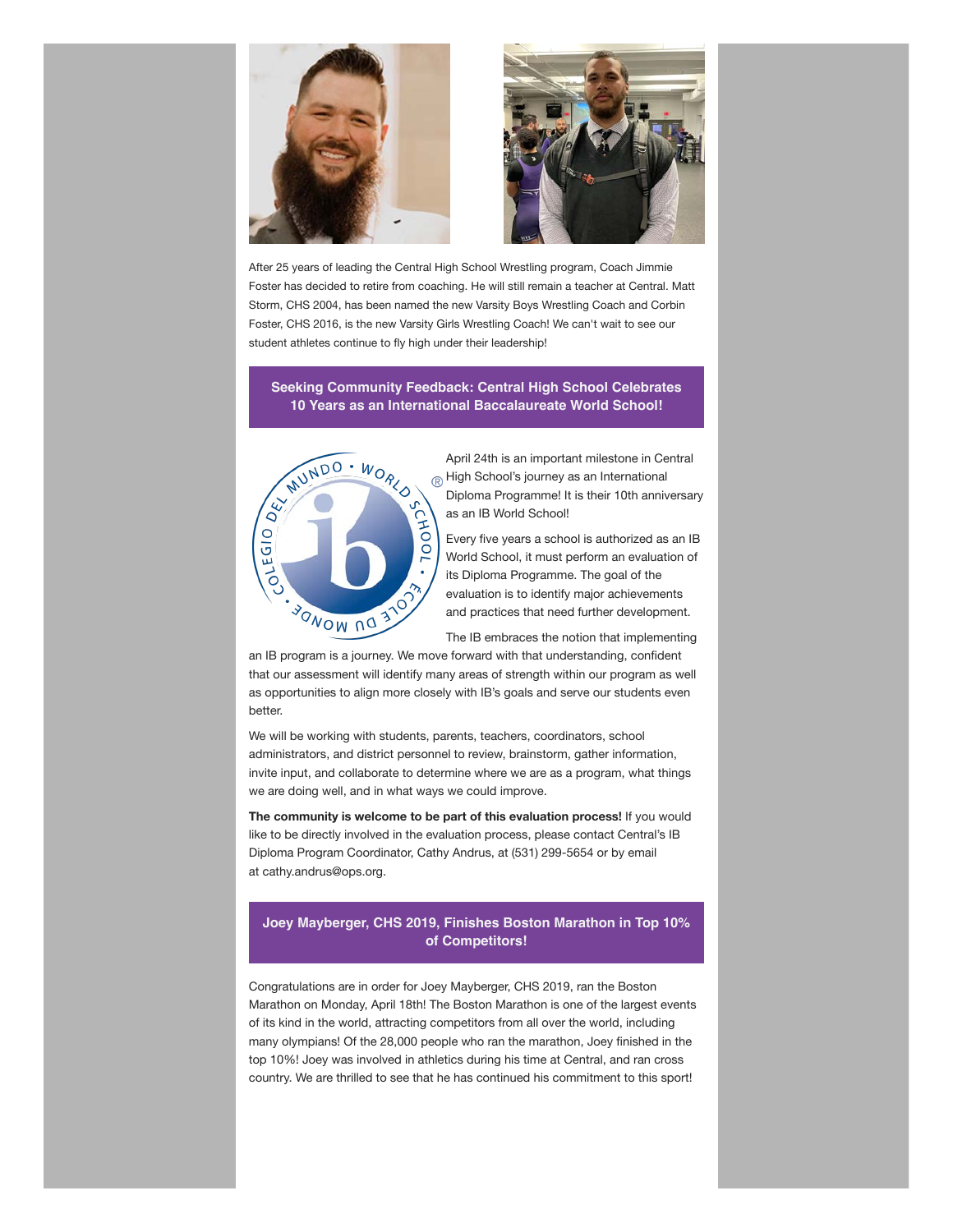

**Same History Classroom, Same CHS Duo, 23 Years Later**



Being part of the Eagle Community is a membership you have for life! We love this story shared by CHS History Teacher, Scott Wilson:

"Former student Sarah Johnson (CHS '99) stopped by recently to say hello on her way to guest speaking to one of our student clubs after school. The left picture was taken on the last day of school in 1999 outside my same classroom. Sarah remains one of the most dedicated and engaged citizens in the community. A true Eagle. Downtown Proud!"



The DiGiacomo family is honored to be this year's Central High School Foundation Generation "C" Chairs. As the 2021-2022 school year begins and our Eagles get ready to go back to the nest in person, we hope you and your family are looking forward to spending more time with friends, family, and colleagues face-to-face. As media professionals, small business owners, and healthcare professionals, we too are excited to interact more with our communities in person and reinvigorate our

**Join Generation "C" Today!**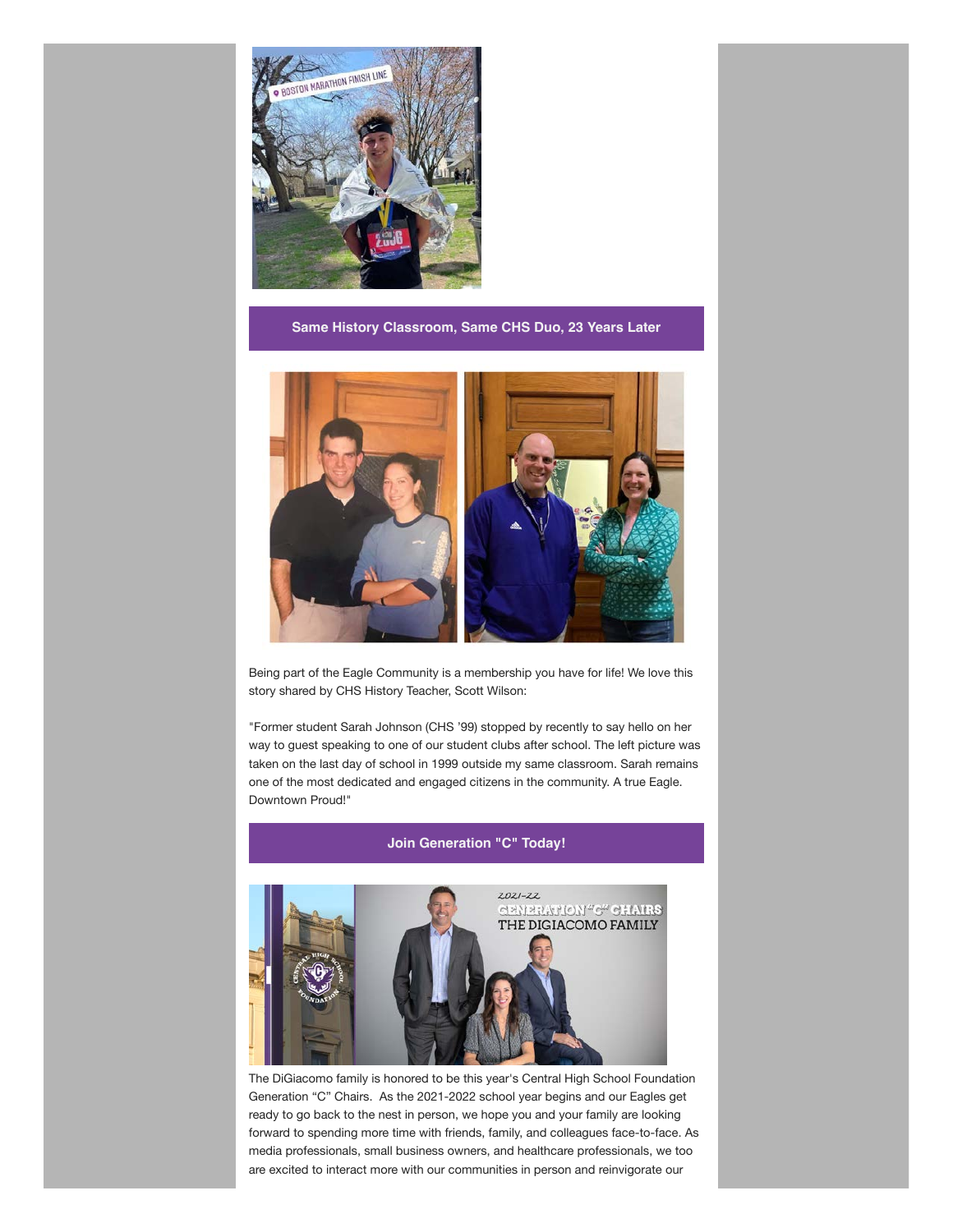local economies. Like the wider community around us, our Eagles are also transitioning back to in-person activities, and we need your help to make this transition a success!

We, as Generation "C" members, recognize the importance of the exceptional education and life-defining experiences we received during our time at Central. After a year of online and hybrid learning, we know that our Eagles are also eager to return to the classroom full time. **Therefore, we are asking you to help us provide them with the same life-defining educational activities, club experiences, and athletic opportunities that were afforded to us during our years at Central High School.** Your Central High School Foundation Generation "C" membership is a simple and easy way for you to give back to the next generation of Eagles.

#### **Michael DiGiacomo, CHS 1991**



A 1991 graduate of Central, Mike studied broadcasting at the University of Nebraska-Lincoln and was a member of Lambda Chi Alpha. Mike has spent his career working in television, starting at KOLN/KGIN in Lincoln before becoming the Capital Bureau reporter for KETV in 2001. In 2010, Mike moved to KMTV Omaha where he co-hosted "The Morning Blend" talk show for 8 years. Mike currently does freelance

work for KMTV and hosts a local cooking show on KPAO in Omaha. A thirdgeneration trumpet player and former member of the Cornhusker Marching Band, Mike is active in his 90's-2000's alternative horn band, GroovePuppet. In addition to his freelance work, Mike is busy with the two-family businesses: Social Holdings LLC and Best Card Payments. Mike is married to his wife Erin. They have three children and two dogs, Miley and Emmy Lou.

#### **Dominic DiGiacomo, CHS 1995**



Dominic is a 1995 graduate of Central. He also holds a bachelor's degree in International Business from the University of Nebraska-Lincoln. Dominic is a managing partner for Best Card Payments, a credit card processing company serving small businesses and medical clinics across the United States. Dominic is also a co-founder of Social Holdings LLC with Mike and Jaclyn. Engaged with the

Omaha community, Dominic serves as a member of the Santa Lucia Festival Committee and also enjoys helping fundraise for Children's Hospital & Medical Center and CRCC, both Omaha based organizations that specialize in kids with medical and special needs. Dominic is married to his wife Megan and has three wonderful daughters.

#### **Jaclyn DiGiacomo Oltmans, CHS 1998**



Jaclyn graduated from Central in 1998 and from the University of Nebraska-Lincoln in 2002 with a bachelor's degree in Exercise Science. Jaclyn studied Physical Therapy at Creighton University and graduated in 2005. After graduation, she moved to Chicago and especially enjoyed Lake Michigan and the Chicago Cubs. Now back in Omaha, Jaclyn has spent the last 11 years working for Accelerated

Care Plus, specializing in long-term care with an emphasis in Dementia. She is also the co-founder of the family business, Social Holdings LLC. Jaclyn and her husband Chris spend their free time traveling, playing pickle ball, and playing and golf. But their favorite pastime is watching the activities of their three daughters: Olivia, Arianna, and Lola.

**Gale Sayers Statue to Be Erected in 2022!**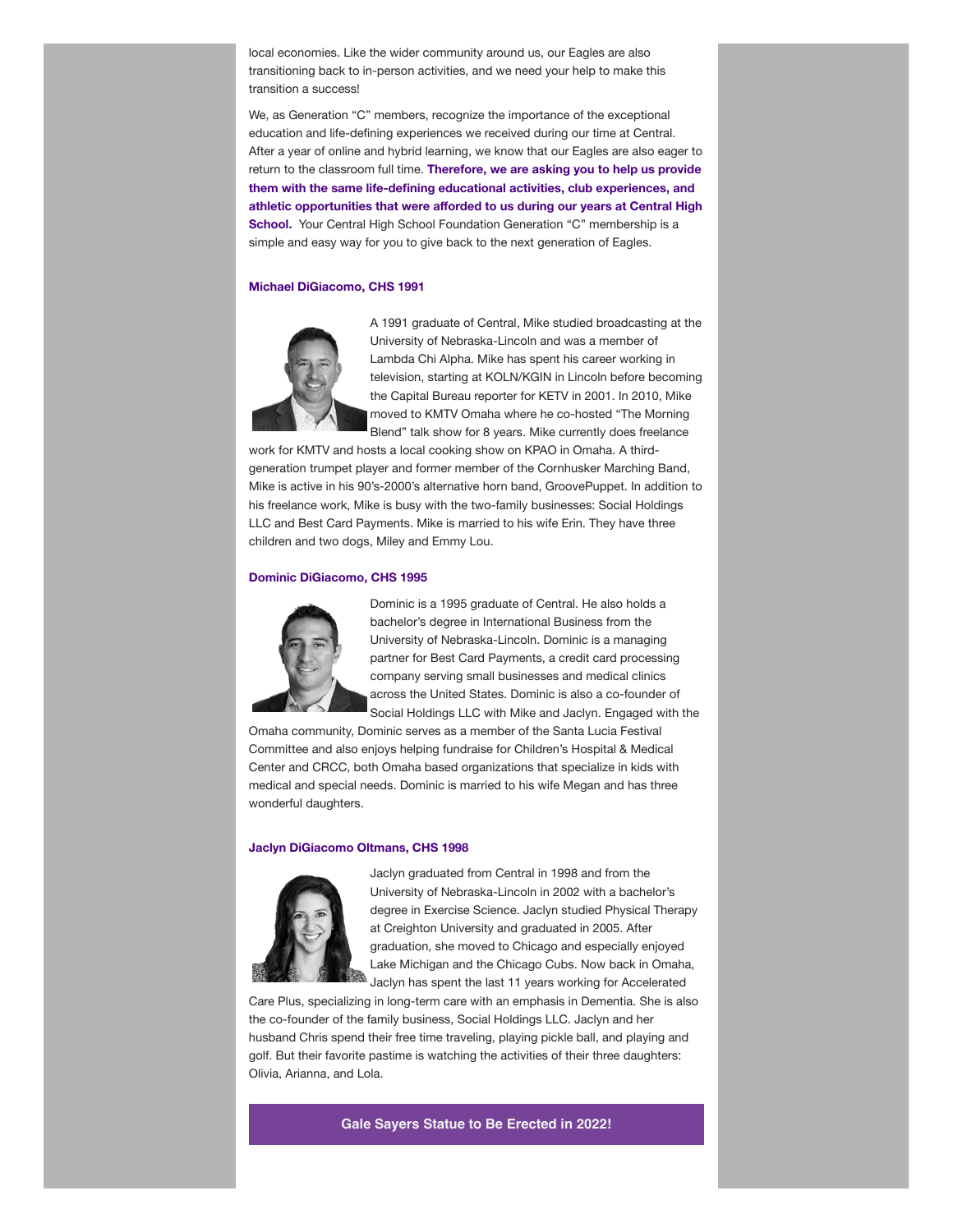

**The unveiling of the planned bronze statue of** [Gale Sayers](https://chsfomaha.org/halloffame/gale-sayers/) **outside Seeman Stadium at Central High School will happen at Central's first home game of the season on Friday, August 26, 2022.**

Gale Sayers (Class of 1961), a great Eagle athlete, friend of the Central High School Foundation, and former Chicago Bears star passed away September 22, 2020. Gale is considered one of the greatest running backs in the history of the National Football League. He is the youngest person to ever be inducted into the Pro Football Hall of Fame at age 34. "I Am Third," his autobiography which inspired the film "Brian's Song," was critically acclaimed. It told the story of his family, of the crippling knee injury that almost destroyed his career, and, most of all, it recalled the story of Gale's short but unforgettable friendship with Brian Piccolo. He was a member of the Central High School Hall of Fame, and was a proud supporter of Central High School and the Central High School Foundation until the end of his life.

Littleton Alston, Eagle parent and owner of Alston Art Studio, has been selected as the sculptor to design and construct this bronze statue. The Victory Eagle will be forever soaring over one of Central's greatest athletes!

**[Click Here to Support Sayers Memorial!](https://chsfomaha.org/support/memorial-giving/)**

**Join the 1859 Society Today!**



Named for the year of Central's founding, the 1859 Society honors donors who have included The Central High School Foundation in their estate plans. By arranging for such deferred gifts, alumni, parents and friends of CHS play a vital role in securing the future of Omaha's oldest educational institution. Combining financial planning, estate planning, and tax planning techniques, planned giving enables donors to make gifts of significance often with tax and financial rewards. If you're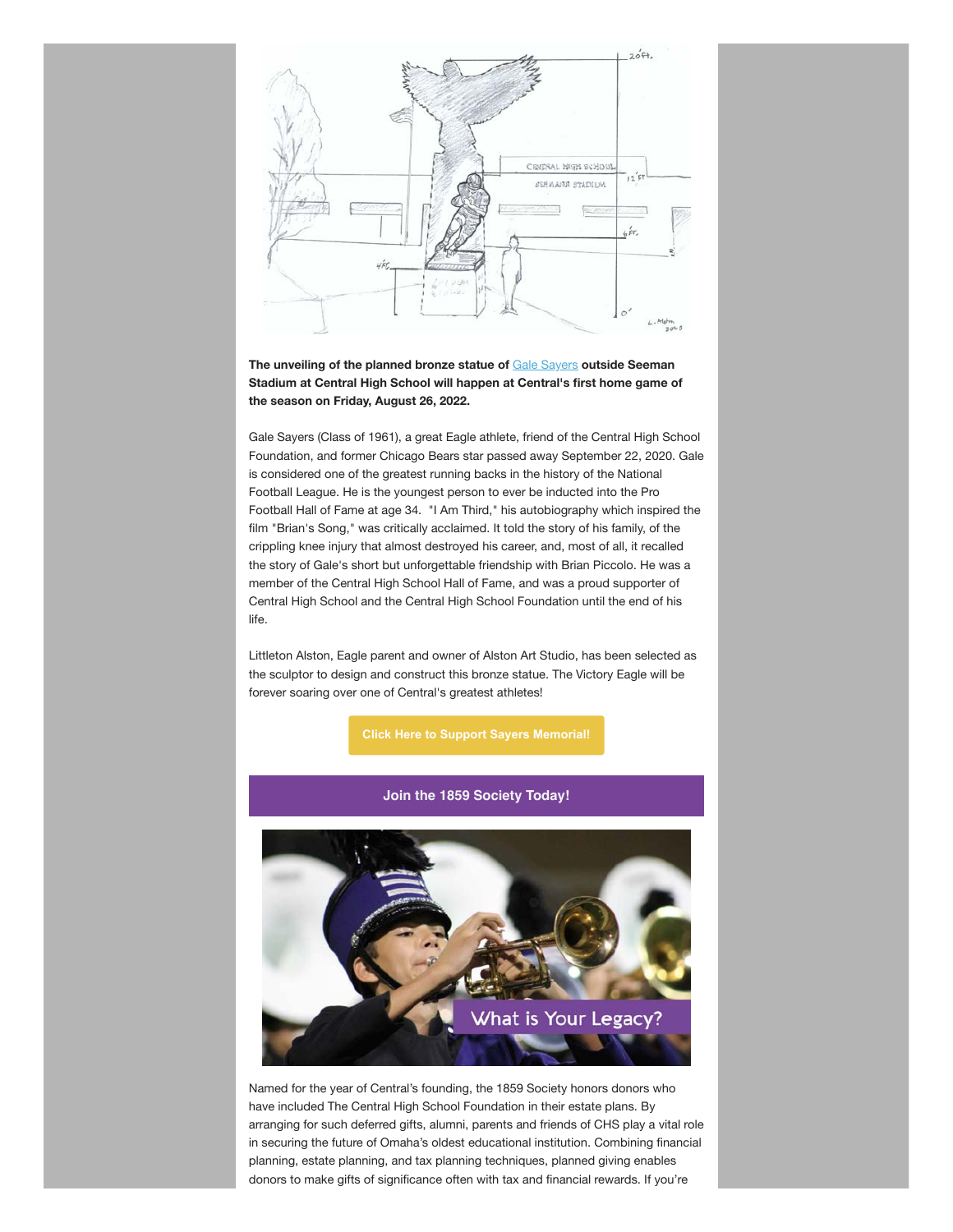interested in joining the 1859 Society and making a planned gift, contact Michele Roberts at the CHSF Office at 402-556-1996 or [michele@chsfomaha.org](mailto:michele@chsfomaha.org).

### **Share Your Memories From Your Time at Central!**



Did you know that the Central High School Foundation collects the memories of our alumni to paint a full, bright picture of life at Central for future generations? In fact, you can read all of the memories others have submitted on our [website](https://chsfomaha.org/alumni/chs-memories/)!

#### **We would love to hear from you!**

Submit your memory to the Central High School Foundation! You can also share photos of your time at Central, which will be entered into our archives!

### **2022 Class Reunion Schedule**



**Old friends reunited at the CHS Class of 1961 class reunion!**

The 2022 Reunion Season is upon us! Please look below for an update and a person of contact for your reunion. If you have any questions, please reach out to the Central High School Foundation.

> **[Class of 1962](https://chsfomaha.org/events/class-of-1962-reunion/)** October 14–15, 2022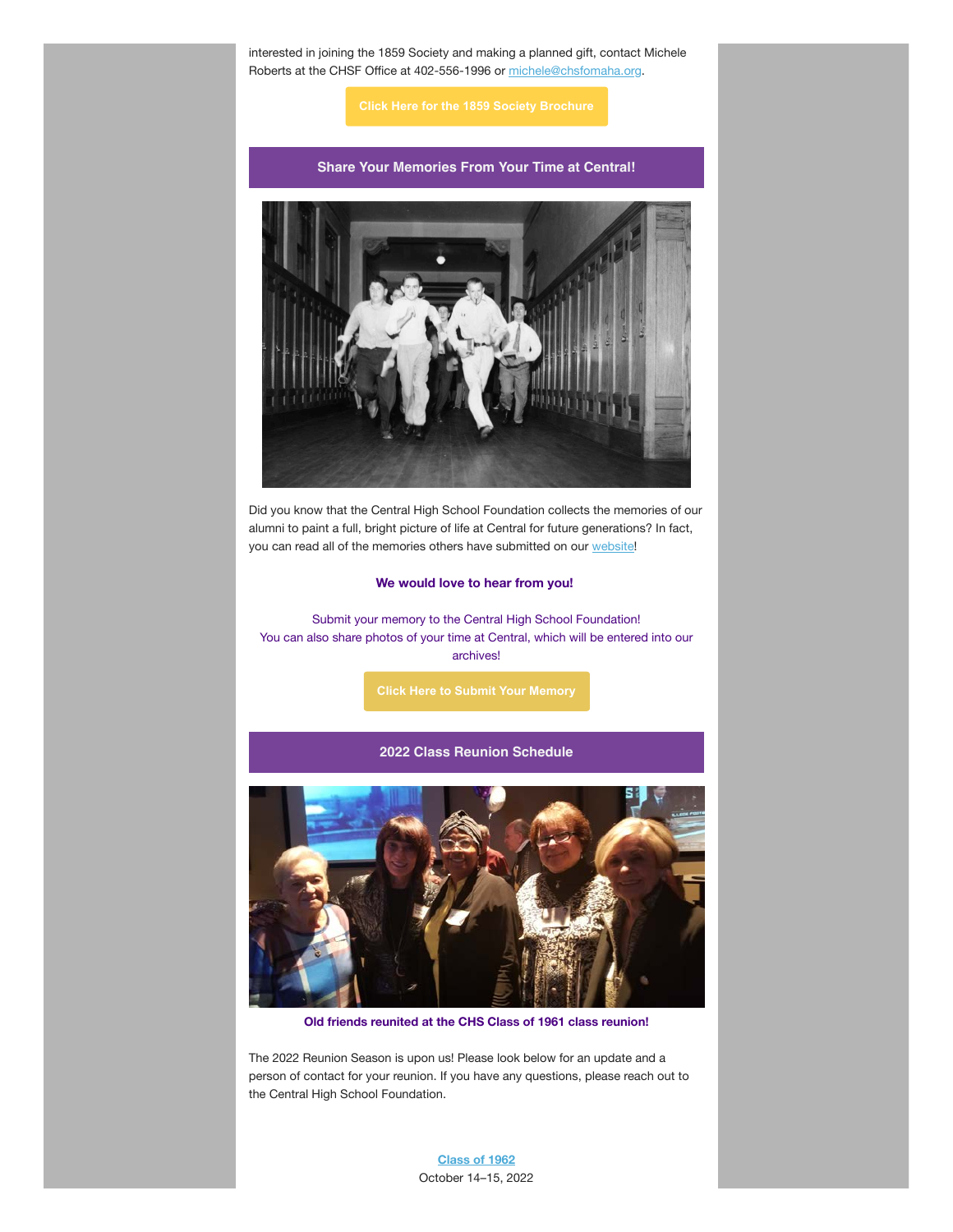Please contact any of the committee members for information: Rochelle Sommer Ban, Patricia McFarland Bennett, Susan Gilinsky Cooper, Lois Greenberg Finkel, Dora Gerber Goldstrom, Susan Lucas, Deborah Barger Sandstedt, Beth Alexander Sargent, Linda Siref Simon, Pat Dunham Trotter, Terryl Milder Zacharia

**[Class of 1966](https://chsfomaha.org/events/class-of-1966/)**

August 26-27, 2022 Cindy Hadsell 402-312-4929 [https://omahachs66.com](https://omahachs66.com/) [omahachs66@gmail.com](mailto:omahachs66@gmail.com)

> **Class of 1970** POSTPONED July 25-26, 2025

#### **[Class of 1971](https://chsfomaha.org/events/class-of-1971-reunion/)**

RESCHEDULED – October 7-8, 2022 Linda Niebauer, Danny Slosburg, Denny Brown 303-909-8227 (Linda)

[linda.niebauer@cuanschutz.edu](mailto:linda.niebauer@cuanschutz.edu) [Join the 1971 Facebook Group](https://www.facebook.com/groups/112224362181582) Check out Omaha Central Class of '71 [website](https://omahacentral71.classquest.com/)

#### **[Class of 1972](https://chsfomaha.org/events/class-of-1972-reunion/)**

October 7– 8, 2022 Nancy Johnson, Val (Acuff) Johnson, David Kutler, Michael Muskin [omahachs1972@gmail.com](mailto:omahachs1972@gmail.com)

[Join the 1972 Facebook Group](https://www.facebook.com/OmahaCHS1972)

**Class of 1978** August 12, 2023 Field Club of Omaha

### **[Class of 1982](https://chsfomaha.org/events/class-of-1982-reunion/)**

September 16-17, 2022 [Contact Joan Larsen](mailto:joan.larsen@wellsfargo.com)

#### **[Class of 1990](https://chsfomaha.org/events/class-of-1990-reunion/)**

October 21-22, 2022 [Ben Rouch](mailto:benjamin.rouch@me.com) 402-598-2669 [Join the 1990 Facebook Group](https://www.facebook.com/omahacentralhighclassof1990/)

### **[Class of 1992](https://chsfomaha.org/events/class-of-1992-reunion/)**

September 9-11, 2022

If you are the reunion organizer for your class and haven't finalized a date for your 2022 r[eunion or would like to look at postponing or cancelling it, please contact](mailto:foundation@chsfomaha.org) Erika Buffington at [events@chsfomaha.org](mailto:events@chsfomaha.org) or call 402-556-1996.

### **Support CHSF While You Shop!**

### **Support Central High School** Foundation.

When you shop at smile.amazon.com, Amazon donates

Go to smile.amazon.com

### amazonsmile

If you're buying Back to School supplies or books on Amazon, make sure you click on the link below first!



The Central High School Foundation has partnered with TAGG (Together A Greater Good) to provide an easy and free way to support the Foundation. The app, available on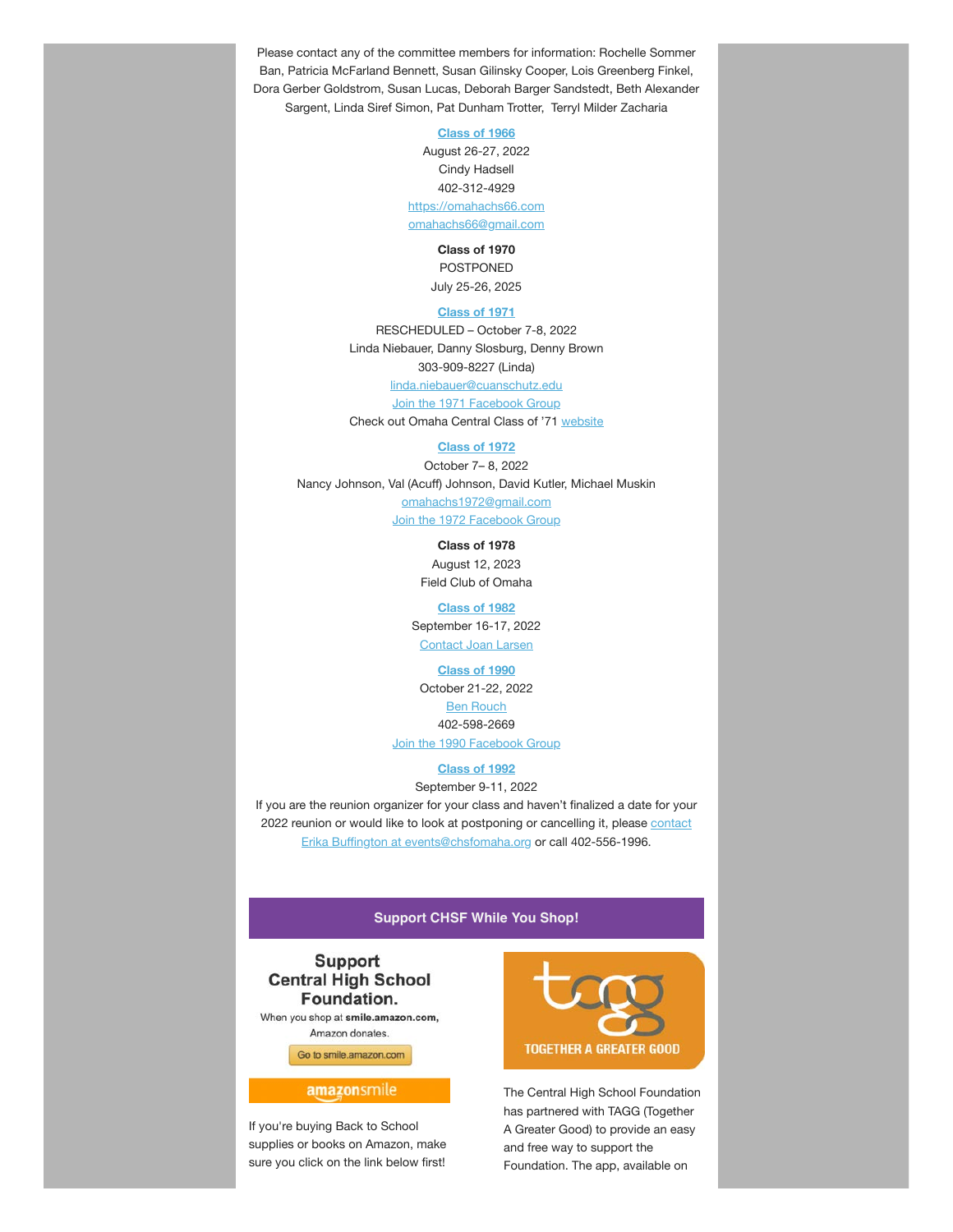We have partnered with AmazonSmile so that you can support the Central High School Foundation while you shop.

AmazonSmile is a website operated by Amazon with the same products, prices, and shopping features as [Amazon.com.](http://amazon.com/?fbclid=IwAR1ko2vxLWKZsBVyFJaHybT_0nwcY1JSDpj6_0klZWqI7D5c8u5ErkuaEj0) The difference is that when you shop on AmazonSmile, the AmazonSmile Foundation will donate 0.5% of the purchase price of eligible products to the Central High School Foundation! Click below to get started shopping.

[iPhone](https://itunes.apple.com/us/app/together-a-greater-good/id900641585?ls=1&mt=8) and **Android** devices, is free to download and easy to set up.

Using the app, you can snap a photo of your receipts from [participating businesses](https://togetheragreatergood.com/participating-businesses/), and a percentage of your total will be donated to the Central High School Foundation. Visit their [website](https://togetheragreatergood.com/) to learn more!

### **Follow and Like Us on Social Media!**



Are you on **[Facebook?](http://www.facebook.com/chsfomaha)** How about **Instagram** and **[Twitter?](https://www.twitter.com/CHSFOmaha)** Follow and Like us across the social media platforms to stay connected to other Central alumni, staff, parents and supporters, all while receiving the latest news. As we hit fan milestones on each platform we will be giving out great prizes! Keep an eye out!

**Thank You to Our Adopt-A-School Partner**